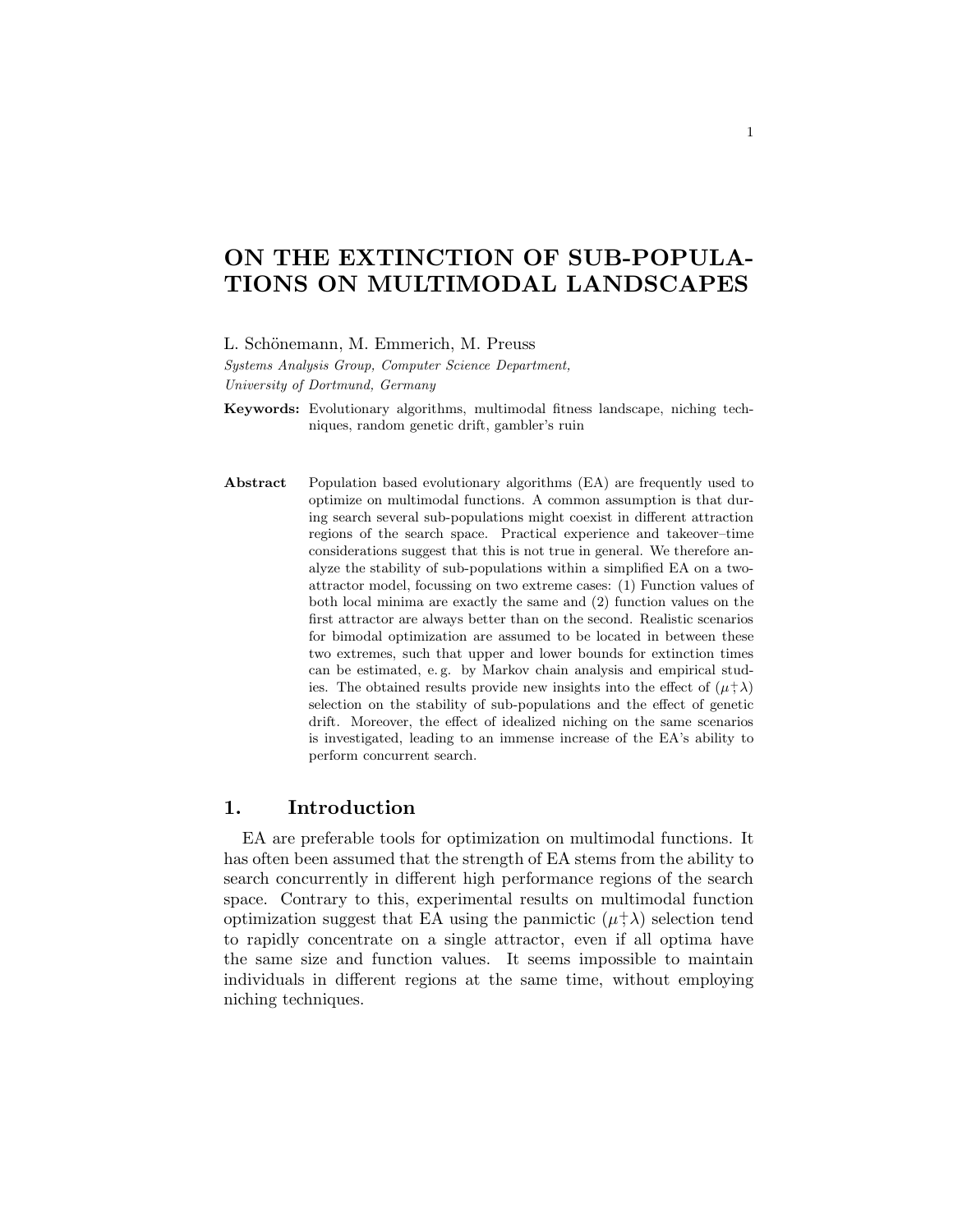In this paper we trace back the effect of extinction on neutral landscapes to random genetic drift dynamics, which can be observed in a simplified scenario. Though, dealing with an theoretical issue, the paper provides valuable insights for the practitioner on how to design niching techniques, when searching on multimodal landscapes.

The paper is structured as follows: First, we demonstrate the effect on a simple test-case (2-sphere model) (Sect. 2). Second, we ascribe extinction to random genetic drift dynamics that can be reproduced and analyzed with a simple Markov model which is set up and analyzed in Sect. 3. Based on the theoretical observation we motivate a design principle for niching techniques and demonstrate its benefit on the test case (Sect. 4).

## 2. Population dynamics on a bimodal test-case

As an example, the extinction of sub-populations has been observed for the minimization of a simple two-sphere problem  $f(\mathbf{x}) = \min((x_1 - 1)^2 + x_2^2, (x_1 + 1)^2 + x_2^2)$  (cf. Figure 2.1).

Algorithm 1 describes the  $(\mu^+\lambda)$ -EA [2] that will be studied in this paper. Let I define the individual space. Each individual  $a \in \mathbb{I}$  consists of information on its position in the search space and its objective function value. Furthermore, let  $P_t \in \mathbb{I}^{\mu}, Q_t \in \mathbb{I}^{\lambda}$  and  $M_t \in \mathbb{I}^{\nu}$  denote multisets of individuals (or *populations*) with  $\nu = \mu + \lambda$  for the  $(\mu + \lambda)$  selection and  $\nu = \lambda$  for the  $(\mu, \lambda)$  selection.  $P_t$  will be termed the parent populations, while  $Q_t$  will be termed the *offspring population* for  $t = 0, \ldots, t_{\text{max}}$ . The

| Algorithm 1 |  |
|-------------|--|
|             |  |

 $t \leftarrow 0$  $P_t \leftarrow \text{init}()$  /\* Initialize population  $P_t \in \mathbb{I}^{\mu *}/$ while  $t < t_{\text{max}}$  do  $Q_t \leftarrow \text{gen}(P_t)$  /\* Generate  $Q_t \in \mathbb{I}^{\lambda}$  by variation operators \*/  $M_t \leftarrow$  $\int Q_t$  for  $(\mu, \lambda)$  selection  $Q_t \cup P_t$  for  $(\mu + \lambda)$  selection  $P_{t+1} \leftarrow \text{sel}(M_t)$  /\* Select  $\mu$  best individuals from  $M_t$  for  $P_{t+1}$  \*/  $t \leftarrow t + 1$ end while

EA starts with initializing the population of parents  $P_t$  in the individual space I. Then the following procedure is repeated while the generation counter does not exceed a user defined maximum  $t_{\text{max}}$ : Generate a multiset of  $\lambda$  offspring by means of variation operators (usually recombination and mutation), then select the best  $\mu$  individuals out of  $M_t$ . Here  $M_t = Q_t$  in case of  $(\mu, \lambda)$  selection and  $M_t = Q_t \cup P_t$  in case of

2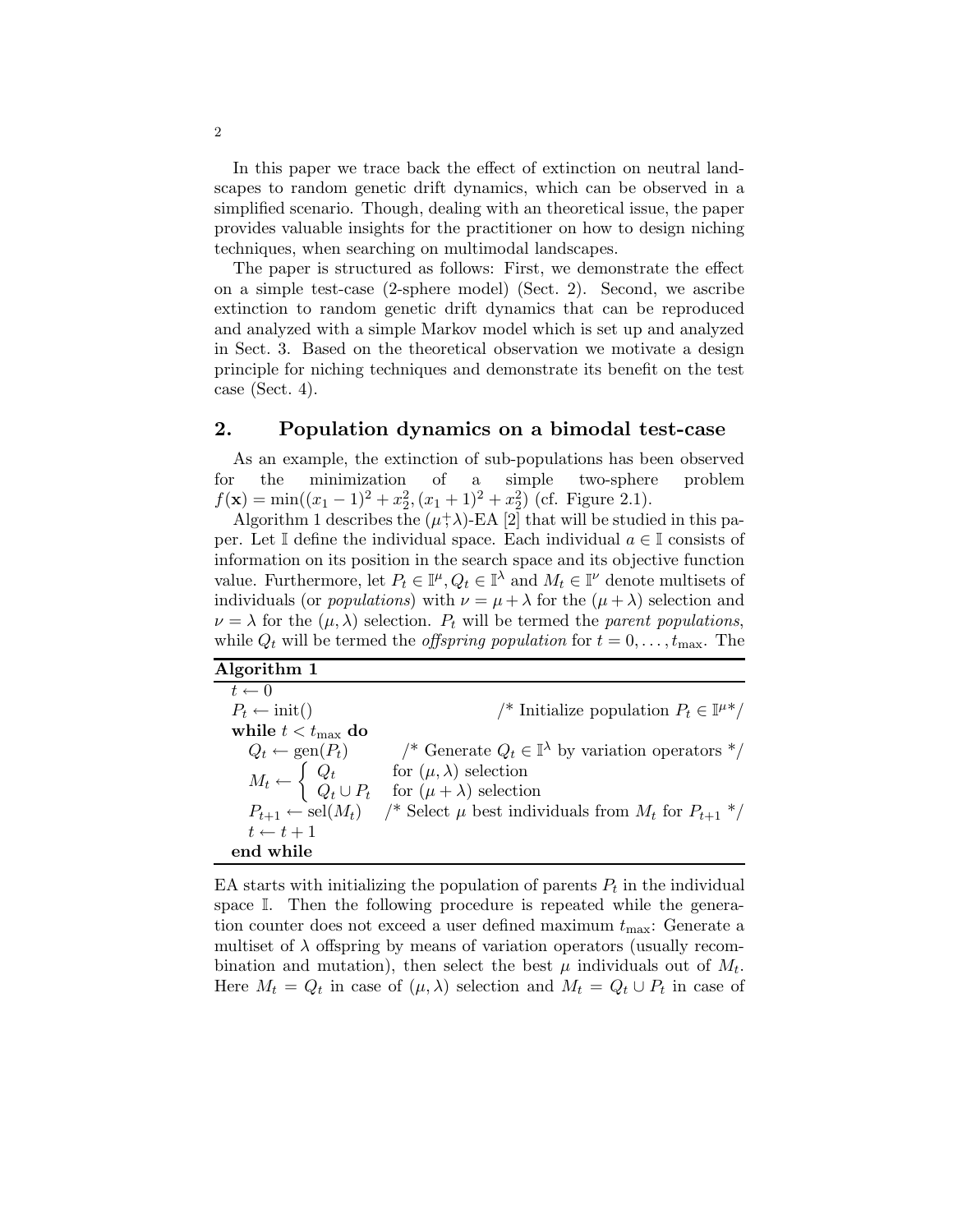

Figure 2.1. Two-sphere model: Crosses mark starting points for the EA.



Figure 2.2. Extinction times (left) and probabilities (right) for a  $(\mu + 7\mu)$ -ES with Gaussian mutation on the two sphere model (with 2 dimensions) averaged from 5000 runs.

 $(\mu + \lambda)$  selection. Finally increase the generation counter and jump to the beginning of the loop.

We make the convention that in case of equal objective function values for  $M_t$ , sel $(M_t)$  draws randomly k individuals out of the  $M_t$  individuals, without choosing one of the individuals twice and without preferring offspring individuals in case of  $(\mu + \lambda)$  selection.

Figure 2.2 shows the average extinction time and probabilities for the  $(\mu + \lambda)$ -EA. It can be observed that the takeover probability of one subpopulation grows proportionally with its ratio in the initial population.

## 3. Markov Model for the Extinction Dynamics

Imagine an objective function (for minimization) with two large local optimal regions with equal or slightly different optimal function values.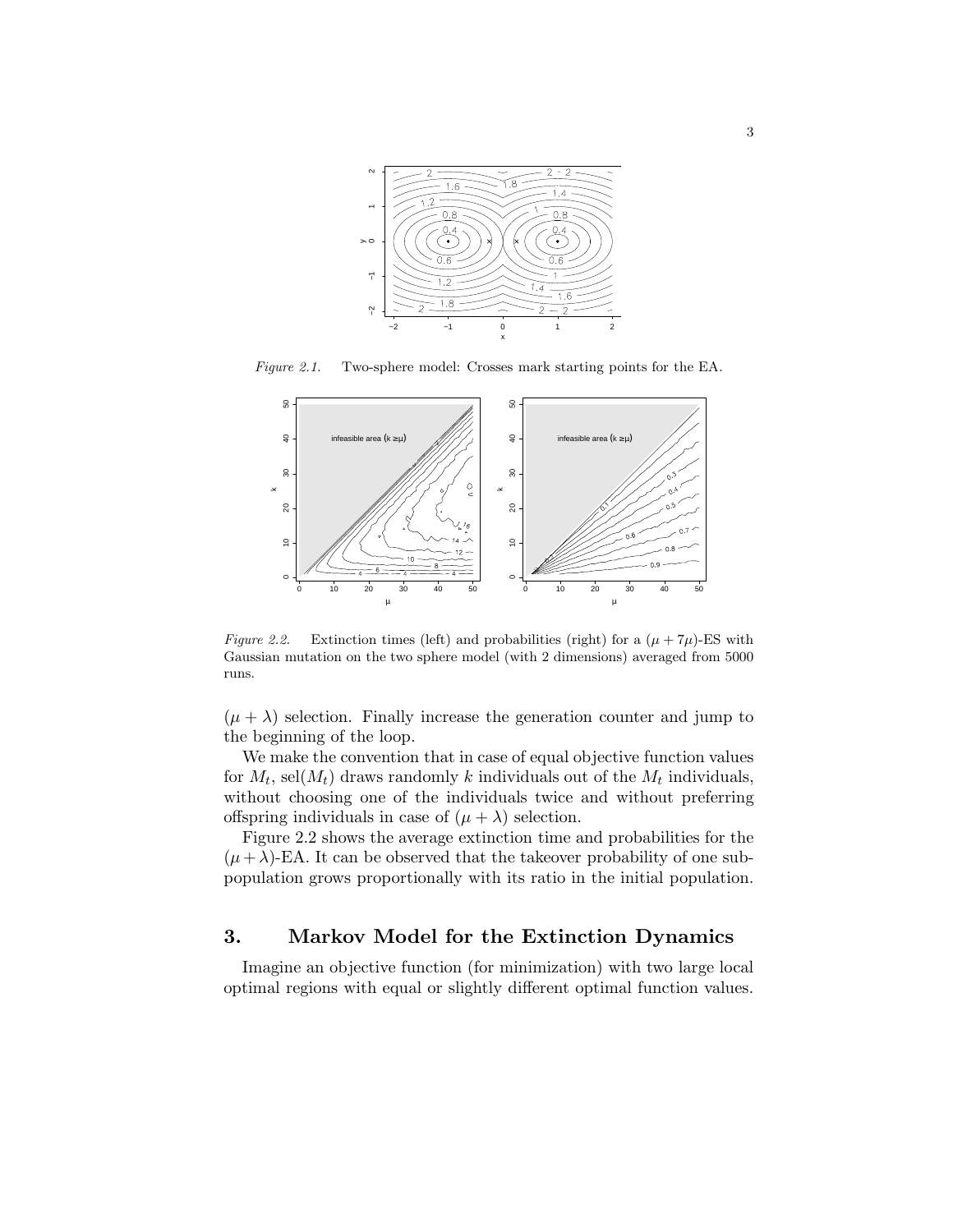

Figure 3.3. Schematic draw of the instantiations of the two-attractor model. The left figure describes the case with equal function values in both attractor basins and the right figure describes the case of better function values for the black individuals than that for the white individuals.

In between these plateaus there is a large barrier with extremely high function values (Fig. 3.3), such that it is very improbable that an individual from one area crosses the barrier by a single mutation. This is similar to the case that the optimization has reached the bottom of two equal or similar local optima of a bimodal function with flat bottoms.

In order to simulate the dynamics of the  $(\mu^+\lambda)$ -EA on such a system, let us define the following rules of the game:

For a population  $P_t$  at a time t let black $(P_t)$  define the number of individuals on the first attractor (we will call them black individuals). Accordingly,  $\mu$  – black( $P_t$ ) individuals are located on the second attractor (we call them white individuals). Furthermore, let us assume that all individuals on an attractor have the same function value. Individuals cannot move from one attractor to another attractor or leave their attractor by means of mutation. Hence, the reduced mutation operator simply results in a copy of the individual.

Assuming an initial population with a specified number of black individuals, we are now interested in the dynamics of the simplified EA for the case that  $(1)$  the function value for both plateaus is equal and  $(2)$ the function value for the plateau that contains the black individuals is better than the function value on the plateau that contains the white individuals. Markov chain analysis can be a powerful tool for understanding simple models of evolution [3, 5]. Next, we provide the reader with the derived Markov chain model.

#### 3.1 Deriving the Transition Probabilities

Let  $k$  denote the number of black individuals in the initial population. Then we are interested in the probability  $p_i(k)$  for j black individuals in the subsequent population. This can be obtained by dividing the EA into two steps - the generation of individuals and the selection of  $P_{t+1}$ .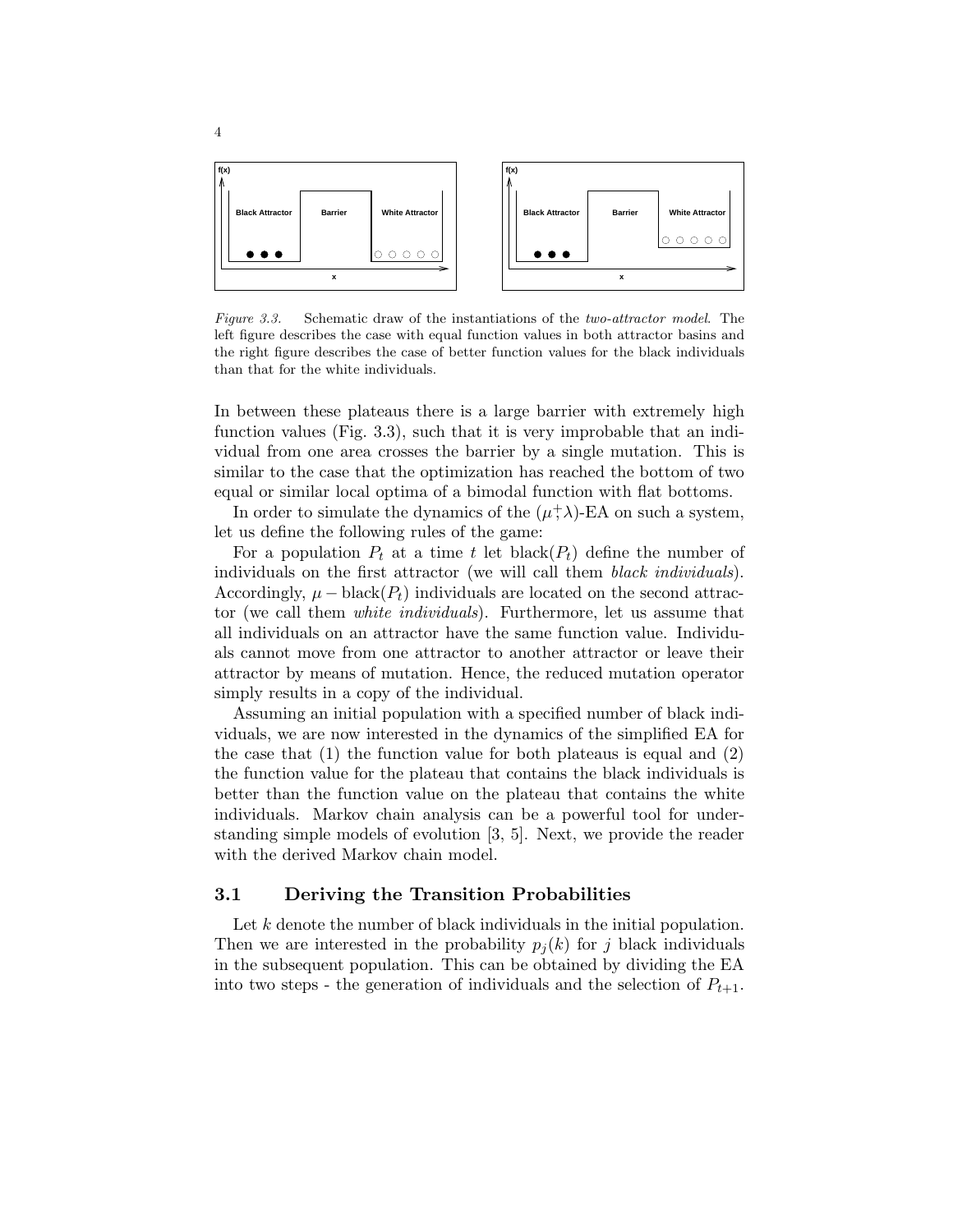A possible generational transition could be described as

$$
P_t = \{ \underbrace{\bullet, \dots, \bullet}_{k}, \underbrace{\circ, \dots, \circ}_{\mu-k} \} \quad \text{generate} \quad Q_t = \{ \underbrace{\bullet, \dots, \bullet}_{l}, \underbrace{\circ, \dots, \circ}_{\lambda-l} \} \quad (3.1)
$$
\n
$$
\overrightarrow{r} \text{ replace } P_{t+1} = \{ \underbrace{\bullet, \dots, \bullet}_{j}, \underbrace{\circ, \dots, \circ}_{\mu-j} \} \quad (3.2)
$$

Then the transition matrix of the whole evolution step reads:

$$
\mathbf{P} := (p_{k,j})_{k \in \{0,\dots,\mu\}, j \in \{0,\dots,\mu\}},
$$
\n(3.3)

with

$$
p_{k,j} = \sum_{l=0}^{\lambda} p_l^{\text{gen}}(k) \cdot p_j^{\text{sel}}(l,k) . \tag{3.4}
$$

Here  $p_l^{\text{gen}}$  $\ell_{l}^{\text{gen}}(k)$  describes the transition probabilities of the procedure  $\text{gen}(P_t)$ 

$$
p_l^{\text{gen}}(k) = \Pr(\text{black}(Q_t) = l | \text{black}(P_t) = k)
$$
\n(3.5)

and  $p_j^{\text{sel}}(l, k)$  describes the transition probabilities for the procedure  $\operatorname{sel}(M_t)$ 

$$
p_j^{\text{sel}}(l,k) = \Pr(\text{black}(P_{t+1}) = j | \text{black}(P_t) = k \land \text{black}(Q_t) = l) . (3.6)
$$

The transition probabilities  $p_l^{\text{gen}}$  $\ell_{l}^{\text{gen}}(k)$  for the generate function are the same for all selection schemes studied here:

$$
p_l^{\text{gen}}(k) = \left(\frac{k}{\mu}\right)^l \cdot \left(\frac{\mu - k}{\mu}\right)^{\lambda - l} \cdot \binom{\lambda}{l} \tag{3.7}
$$

Table 3.1 shows the transition probabilities that are instantiated for different selection methods and assumptions about the function values on the two attractors.

#### 3.2 Markov Chain Analysis

Now, we can apply Markov chain analysis [7] in order to analyze the dynamics of the system. Recall from probability theory, for  $t > 0$  and any given state vector  $\mathbf{p}_t$  we can calculate the probability distribution for the resulting subsequent state j by means of  $\mathbf{p}_{t+1} = \mathbf{P} \cdot \mathbf{p}_t$ . The limit value for  $\mathbf{p}_t$  as  $t \to \infty$  can be obtained by means of the fundamental matrix:

The Markov process of the two-attractor model has absorbing boundaries  $k = 0$  and  $k = \mu$ . If one of the absorbing states has been reached the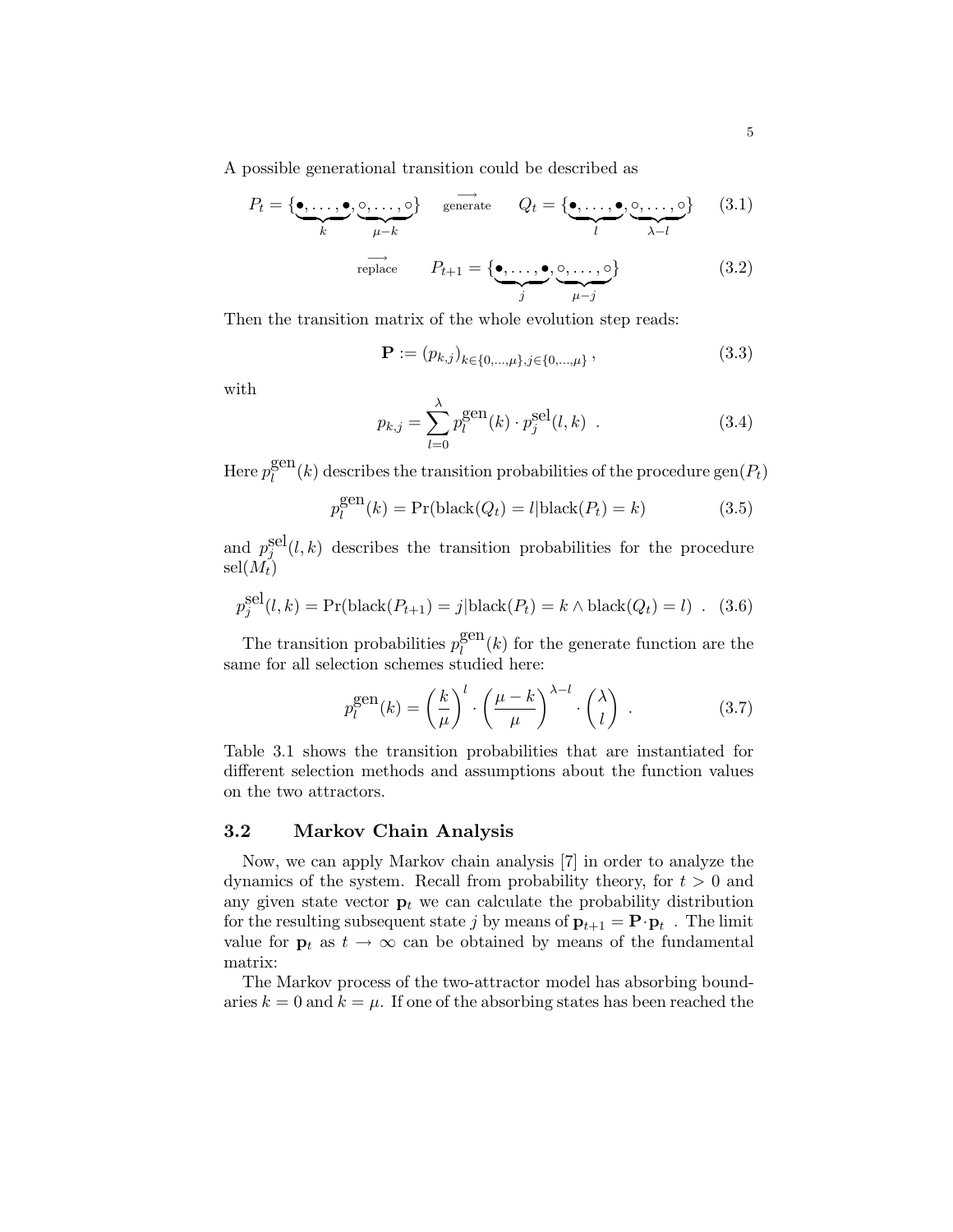| selection method  | equal function values                                                     | black better than white |  |  |
|-------------------|---------------------------------------------------------------------------|-------------------------|--|--|
| $(\mu + \lambda)$ | $\binom{k+l}{j}\cdot\binom{\mu+\lambda-k-l}{\mu-i}$<br>$(\mu + \lambda)$  | $I(j = min(\mu, k+l))$  |  |  |
| $(\mu, \lambda)$  | $\frac{{l \choose j} \cdot {\lambda - l \choose \mu - j}}{\mu + \lambda}$ | $I(j = \min(\mu, l))$   |  |  |

Table 3.1. Selection probabilities  $p_j^{sel}(l, k)$  (*I* is the indicator function)

system remains stable. The absorption probabilities and mean absorption times correspond to the extinction probabilities and mean extinction times. Both can be derived from the transition matrix P and the initial state  $k_0$ . First, let us partition the transition matrix as follows:

$$
\mathbf{P} = \begin{pmatrix} 1 & 0 & \dots & 0 & \dots & 0 & 0 \\ a_{1,1} & c_{1,1} & \dots & c_{1,j} & \dots & c_{1,\mu-1} & a_{1,2} \\ \vdots & \vdots & \vdots & \vdots & \vdots & \vdots \\ a_{k,1} & c_{k,1} & \dots & c_{k,j} & \dots & c_{k,\mu-1} & a_{k,2} \\ \vdots & \vdots & \vdots & \vdots & \vdots & \vdots \\ a_{\mu-1,1} & c_{\mu-1,1} & \dots & c_{\mu-1,j} & \dots & c_{\mu-1,\mu-1} & a_{\mu-1,2} \\ 0 & 0 & \dots & 0 & \dots & 0 & 1 \end{pmatrix} . (3.8)
$$

Now, the fundamental matrix  $T$  of the transition matrix  $P$  reads:

$$
\mathbf{T} := (\mathbf{I} - \mathbf{C})^{-1} \tag{3.9}
$$

and from Markov chain theory ([7], Chap. 3) an expression for the extinction of black individuals , i. e. for reaching the absorbing state  $k = 0$ , can be derived as

$$
p_E(k_0) = \sum_{i=1}^{\mu-1} a_{i,1} t_{k_0,i}, \quad k_0 = 1, \dots, \mu - 1
$$
 (3.10)

It is also known that  $t_{i,j}$  of **T** equals the mean number of iterations that the system is in state  $i$  when starting in state  $j$  before absorption takes place. Thus

$$
E(k_0, \mu) = \sum_{i=1}^{\mu-1} t_{k_0, i}, \quad k_0 = 1, \dots, \mu - 1
$$
 (3.11)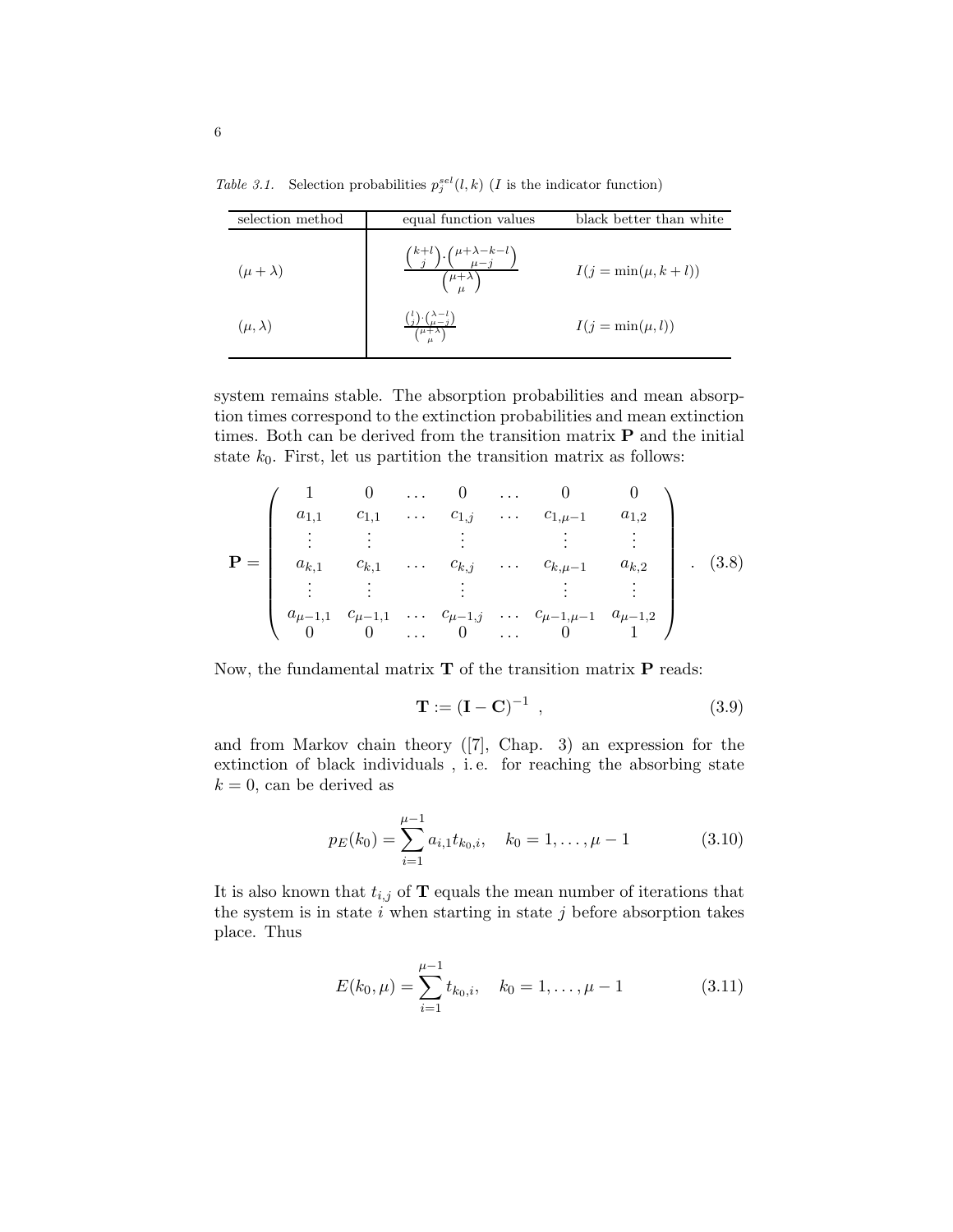is the mean absorption time, or - translated to our model - the average time that two species in the evolutionary system can coexists when working with the generational transition described by **P** and starting with k individuals.

## 4. Analysis of Selection Mechanisms

Now, we can use the Markov chain techniques proposed in the previous section to determine some characteristics of selection mechanisms on the two-attractor model. We start with the case of equal fitness.



Figure 4.4. Expected extinction times (EET) and probabilities (PE) obtained by Markov theory. Upper left: EET  $(\mu + 7\mu)$ -EA, Upper right: PE  $(\mu + 7\mu)$ -EA, Lower left: EET  $(\mu + 1)$ -EA, Lower right: EET  $(\mu + \mu)$ -EA.

Figure 4.4 shows the mean EET and PE for some frequently used EA strategies. The figure reveals that the extinction times increase linearly with a growing  $\mu$  if  $\lambda$  and k are set as a constant proportion of  $\mu$ . Note, that the extinction times are measured in generations. In the case of  $(\mu+7\mu)$  selection and  $\mu = 40, k = 20$  this means that one population dies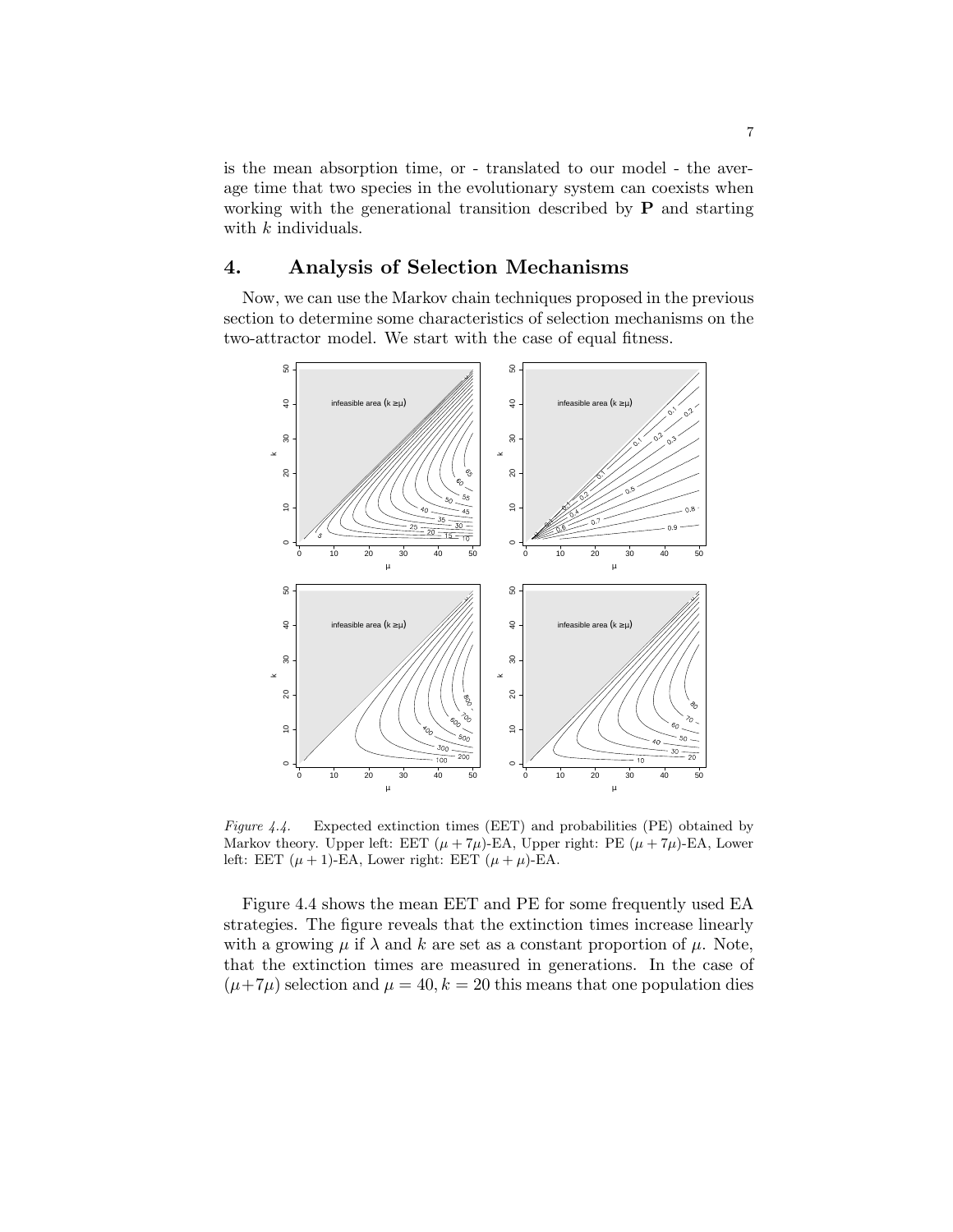out on average after 53 generations or about 15, 000 offspring. Contrary to this, for the  $(\mu + 1)$  selection and the same settings for  $\mu$  and k only 550 offspring are generated until one population dies out.

In addition to the mean extinction time we are interested in the probability of extinction for one population. As a closer look at the underlying data of the upper right diagram in Fig. 4.4 reveals, the extinction probability could be quantified by  $\frac{k}{\mu}$ . This is an astonishing simple formula and especially independent from  $\lambda$ .

Investigating the model of equal function values gives fundamental insights into the behavior of EA on a bimodal fitness landscape. But it is assumed that a real EA will produce different offspring on a twoattractor landscape. Therefore, we study the two sphere model depicted in Fig. 2.1 as a more realistic case.

For this function, a Markov chain analysis can not be applied any more. Hence, we obtain the results presented in Fig. 2.2 by a monte carlo simulation with a real EA. In order to prevent an acceleration of the extinction process cause by recombination, the EA shall only apply a variation operator that works with the mutation operator only. The mutation operator adds a normal distributed random variate to the object variables. The small value of the mutation step size assures that no individual is produced that jumps from one attractor to the other.

The results show that due to the stochastic mutation the extinction times are smaller than in the former model. This is an expected result because this scenario is lying in between the two models of equal and different function values. In contrast to this, the probabilities of extinction are the same.

Our investigations show that a species can die out quickly even if it has equal function values as the other species. To guarantee the survival of a fitter species and to prevent the extinction of sub-populations located on equally shaped attractors one could use several techniques. One of it is niching [4, 6, 8]. Some of the former experiments were repeated with a simple niching technique: Attraction areas to which individuals belong are identified by some clustering approach (cf. [9]) and we generate the same number of offspring individuals. In contrast to many other niching techniques, the suggested selection process is panmictic (alternative selection schemes are presented in [1, Sect. C2]). It was observed that using this kind of simple niching, the sub-populations were able to coexist for a very much longer time (Table 4.2), even for the more realistic example of the 2-sphere function. Hence, the results in this paper affirm that for optimization on multimodal landscapes niching is a preferable technique to avoid the loss of information gained by sub-populations [9], even in the presence of equality.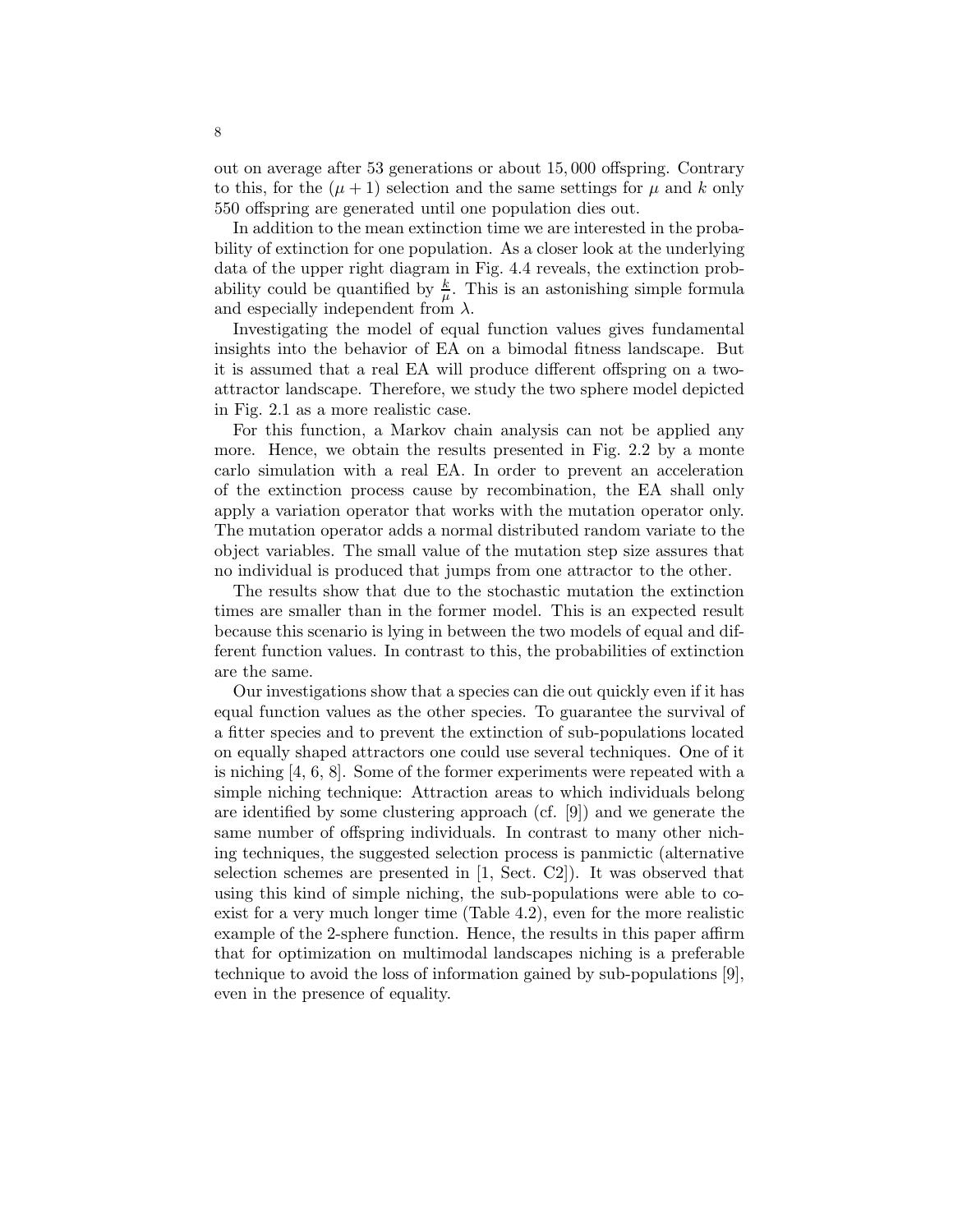Table 4.2. Illustrative cases for extinction times and probabilities.

| Strategy   | Model      |             |   | Niching $k$ Simulation Method | E(t)             | $p_E$             |
|------------|------------|-------------|---|-------------------------------|------------------|-------------------|
| (16, 112)  | boolean    |             | 1 | Markov                        | 2.0              | $7 \cdot 10^{-4}$ |
| (16, 112)  | neutral    |             |   | Markov                        | 6.7              | 0.94              |
| (16, 112)  | neutral    | X           |   | Markov                        | $1.1 \cdot 10^5$ | 0.5               |
| (16, 112)  | boolean    | $\mathbf x$ |   | Markov                        | 1.0              | 0                 |
| (4,28)     | neutral    | X           |   | Markov                        | 10.2             | 0.5               |
| $(50+1)$   | boolean    |             |   | Markov                        | 224.0            | 0                 |
| (16, 112)  | two-sphere | $\mathbf x$ |   | Experiment                    | $9.8 \cdot 10^4$ | 0.48              |
| $(16+112)$ | two-sphere | X           | 1 | Experiment                    | $> 10^6$         | 0.52              |

The results for some selected test cases are shown in Table 4.2. It contains the mean extinction times as well as the extinction probabilities. The cases were chosen because they reflect some frequently observed situations and provide the reader with some borderline cases. The mean extinction time shows the number of reproduction cycles both sub-populations survive. In contrast to this  $p<sub>E</sub>$  measures the probability that the species with the black individuals die out. Some remarks need to be spend on the results of the (16+112)-ES on the two-sphere model. Due to time limitations the runs were limited to  $10^7$  generations. Until then, in only 15% of all runs one population died out. On average, a single run lasts longer than  $10<sup>6</sup>$  generations. In the case that one population died out, the black sub-population was eliminated in 52%.

#### 5. Conclusions

By means of this paper a better understanding of the extinction process on multimodal landscapes has been achieved. In detail our investigations give evidence for the following conjectures:

- For  $(\mu^+,\tau\mu)$ -EA and the equal fitness model the extinction time grows linearly with  $\mu$ . Thus, even in the best-case scenario the coexistence of populations will not occur for a long time. This result can be interpreted also in a way that mating restrictions alone will not suffice to prevent sub-populations from extinction. This is because in the studies on the simplified model, the recombination has been ommitted and thus it cannot accelerate the extinction of species.
- For different function values and comma selection it was observed that better individuals survive with probability near 1. Hence, the effect of random genetic drift unlikely biases the direction of evolution, if fitness values are clearly different.